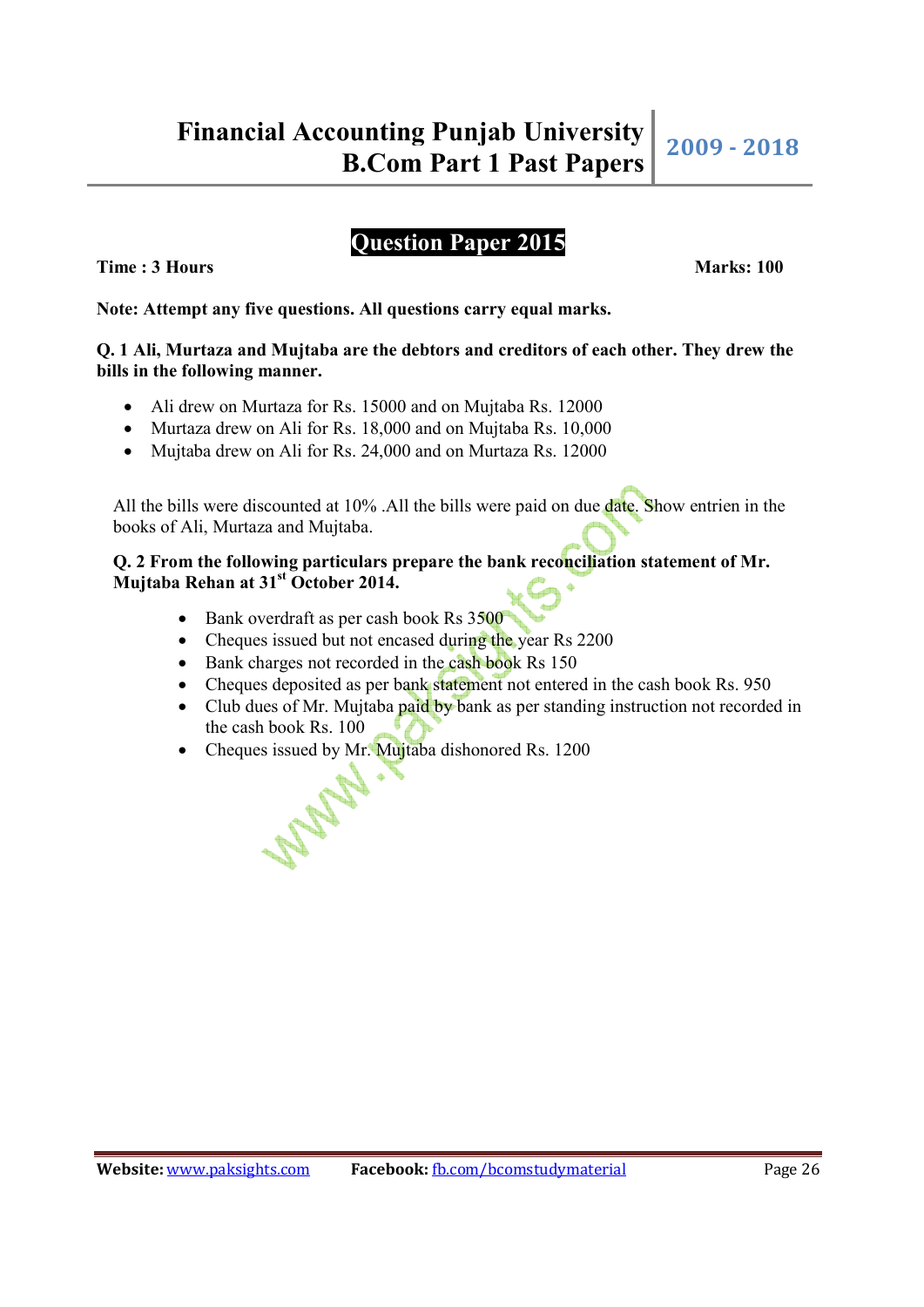## **Q.3 . The following trial balance is extracted from the books of Behzad and CO ON 31ST March 2014. You are required to prepare trading and profit and loss a/c and balance sheet as on that date:**

| <b>Details</b>                      | <b>Debit</b> | <b>Credit</b> |
|-------------------------------------|--------------|---------------|
| Drawings                            | 30,000       |               |
| <b>CAPITAL</b>                      |              | 372,000       |
| Purchases and Purchase return       | 450,600      |               |
| Stock on 1.4.2013                   | 138,000      |               |
| Cash in hand                        | 10,380       |               |
| <b>Bank Balance</b>                 | 67,800       |               |
| Plant and Machinery                 | 115,800      |               |
| <b>General Expenses</b>             | 2,520        |               |
| <b>Printing Charges</b>             | 4,920        |               |
| <b>Accounting Fee</b>               | 840          |               |
| Commission                          |              | 9,900         |
| Investment purchased on 1.4.2013    | 12,000       |               |
| Interest received on investment     |              | 600           |
| <b>Sundry Debtors and creditors</b> | 108,000      | 89,010        |
| Wages                               | 75,000       |               |
| <b>Salaries</b>                     | 42,000       |               |
| Income tax                          | 4,800        |               |
| Discount Allowed and received       | 18,900       | 13,800        |
| Sales returns and sales             | 1,650        | 626,850       |
| <b>Bill Receivable</b>              | 9,600        |               |
| Furniture                           | 9,150        |               |
| <b>Rent and Rates</b>               | 12,000       |               |
|                                     | 1,113,960    | 1,113,960     |
|                                     |              |               |

## **The following adjustments are to be made:**

- Charge interest on CAPITAL AT 5% p.a and 3% on drawings.
- Stock on 31.3.2005 is Rs. 156000
- Provide Rs.  $15,000$  for wages.
- Accrued rent is Rs. 1500
- Charge 5% Depreciation on plant and machinery and 10 % on Furniture
- Insurance to the amount of Rs.600 relates to next year.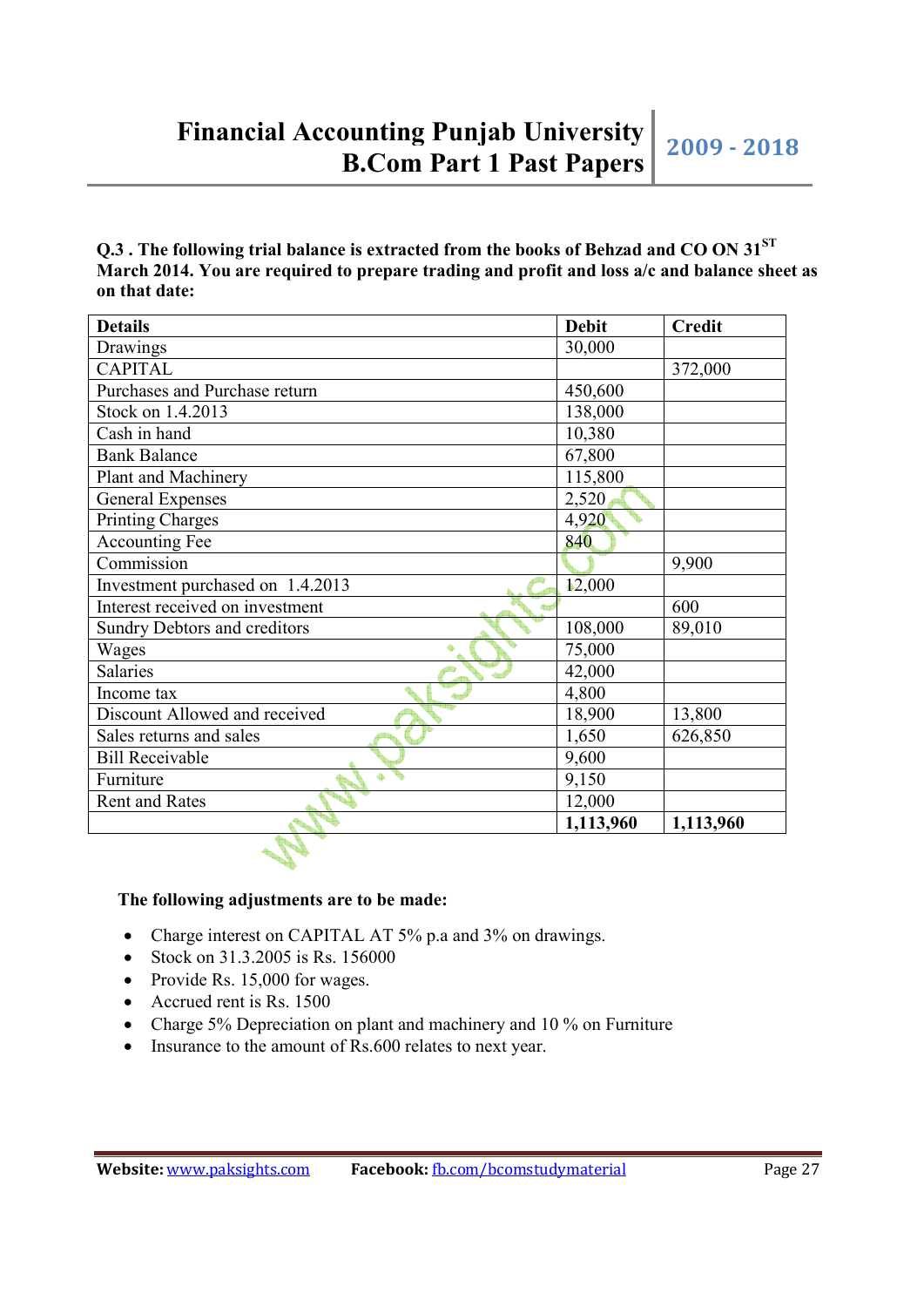#### **Q. 4 A trader by preparing his trial balance found Rs 780 excess debit and transferred it to the suspense are later he found the following errors .**

- A. The total of the sales book Rs. 3,480 had not been posted to the sales A/C\
- B. Sales of old furniture for Rs. 2400 were entered in the sales book.
- C. Commission a/c balance (Dr.) Rs. 2430 was not transferred to the trial balance.
- D. Purchase made from Ali stores for Rs 2250 had been forgotten to enter in the books .
- E. Cash paid to Rehan Rs. 3520 was posted to his a/c Rs. 3250.
- F. Goods sold to A for Rs. 1250 posted in B's account.

Pass the journal entries to rectify them and prepare the suspense account. Also show the effects on profit. Before rectification of errors the profit was Rs. 53790.

| Q.5 Murtaza is not writing his books properly. From the following information prepare a                   |  |
|-----------------------------------------------------------------------------------------------------------|--|
| statement showing profit and loss and statement of affairs for the year ending 30 <sup>th</sup> June 2014 |  |

| Details                 | $1 - 7 - 2013$ | 30-6-2014 |
|-------------------------|----------------|-----------|
| Cash in hand            | 900            | 2800      |
| Debtors                 | 22800          | 21400     |
| Creditors               | 31200          | 28400     |
| <b>Stock</b>            | 33400          | 37400     |
| <b>Bill</b> receivables | 30500          | 28800     |
| Bank overdraft          | 40800          | 39200     |
| Motor van               | 4200           | 4200      |
| Furniture               | 3400           | 3400      |

Drawing Rs. 4800, depreciate furniture 10%, Write off Rs. 800 on motor van. Provide Rs.1000 as bad debts and 5% as reserve on debtors. Provide reserve of Rs. 1600 on bill receivables.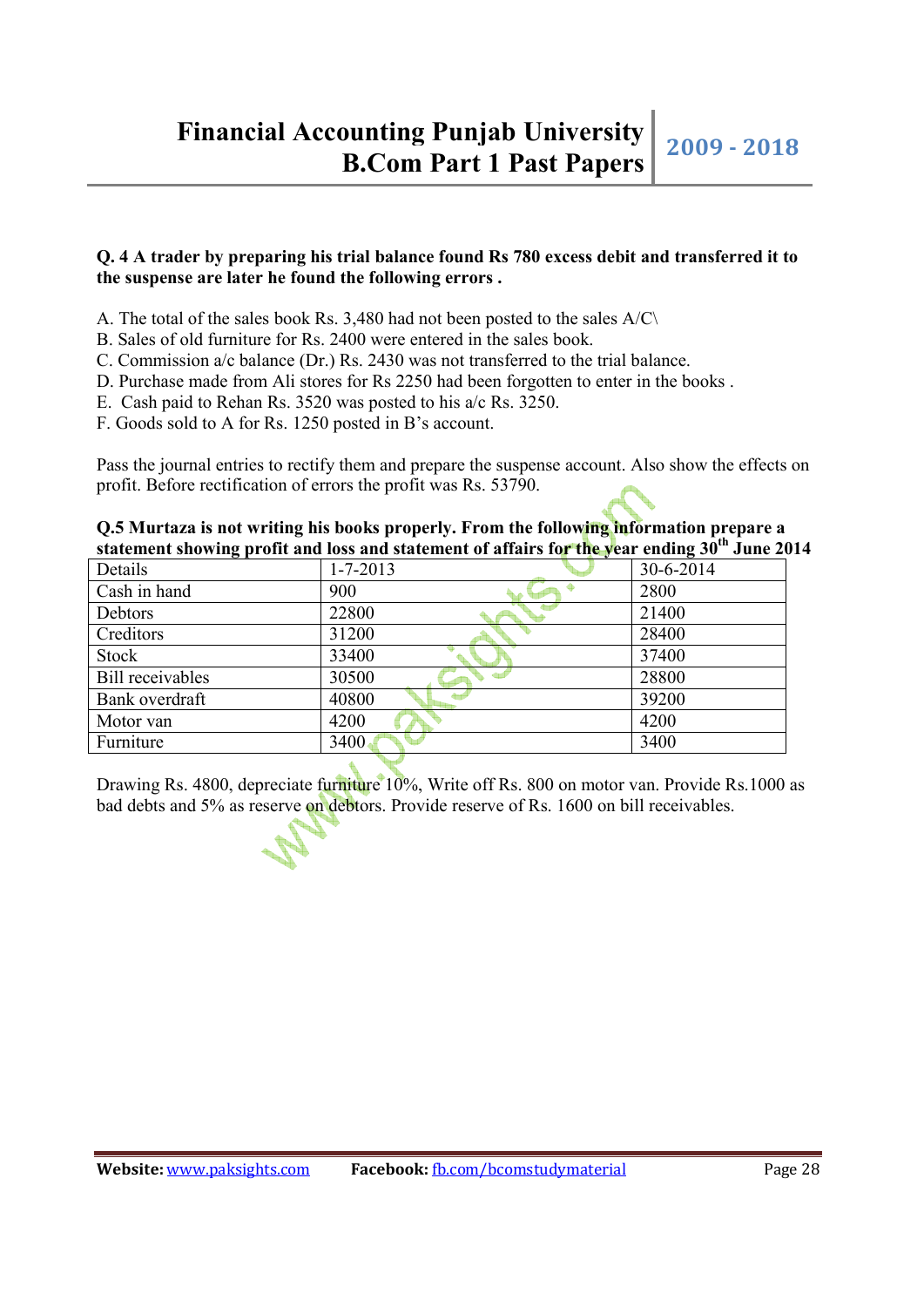| Q.6 The following in the receipts and payment of Murtaza foundation hospital for the year |  |
|-------------------------------------------------------------------------------------------|--|
| ending 31 <sup>st</sup> December 2014.                                                    |  |

| <b>Details</b>            | Rs.     | <b>Details</b>               | Rs.    |
|---------------------------|---------|------------------------------|--------|
| <b>Opening Balances:</b>  |         | <b>Payments:</b>             |        |
| Cash                      | 500     | <b>Furniture Purchased</b>   | 100    |
| Bank                      | 8,000   | Salaries                     | 23,000 |
| Govt. Securities          | 180,000 | <b>Instruments Purchased</b> | 500    |
|                           |         | Diet Expenses                | 2,000  |
| <b>Receipts:</b>          |         | Surgery and dispensary       | 1,000  |
| Subscription              | 25,000  | Rent and taxes               | 500    |
|                           |         | Insurance                    | 200    |
| Interest                  | 9000    | Office expenses              | 700    |
| Donation for charity fund | 4000    | <b>Misc Expenses</b>         | 100    |
| Miscellaneous             | 300     | <b>Closing balances:</b>     |        |
|                           |         | <b>Bank</b>                  | 18000  |
| <b>SOLA</b>               |         | Cash                         | 700    |
|                           |         | Govt. Securities             | 180000 |

#### **Requirement:**

You are asked to prepare the income and expenditure account for the year and the balance sheet as on 31<sup>st</sup> December 2014. The other assets on 1<sup>st</sup> January 2014 were: Furniture Rs.2000: Land Rs. 50000; Building Rs. 150,000; Instruments Rs.3500. The govt securities of the face value Rs. 200,000 (Cost 180,000) represent investment of the 2013 endowment fund. The subscription received includes 10,000 for the year 2013 but Rs.7000 is outstanding for 2014. Salaries paid include Rs. 1,000 for 2013 but Rs. 1500 is payable for 2014. Interest received includes Rs. 2000 for 2013 but Rs. 2,300 is outstanding for 2014.